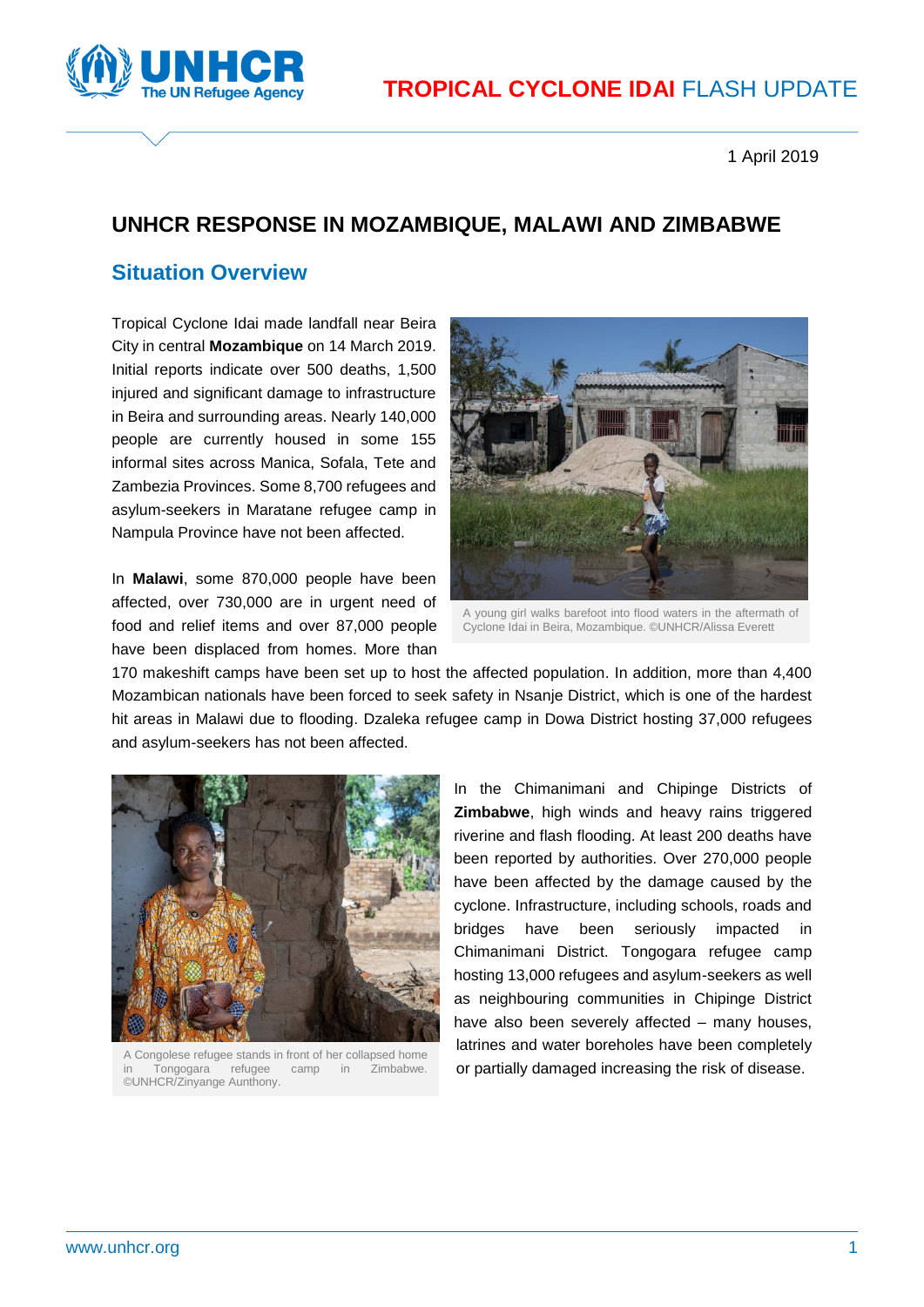

### **UNHCR's Initial Response**

Tropical Cyclone Idai has caused extensive loss of life, large-scale destruction of infrastructure and a surge in humanitarian needs far exceeding the response capacities of governments and humanitarian actors. On 22 March 2019, the Emergency Relief Coordinator activated an [IASC Humanitarian System-](https://eur02.safelinks.protection.outlook.com/?url=https%3A%2F%2Finteragencystandingcommittee.org%2Fiasc-transformative-agenda%2Fcontent%2Fiasc-humanitarian-system-wide-scale-protocols-released&data=02%7C01%7Caikomus%40unhcr.org%7C8be9a0467b2344a4722e08d6b3ad8b81%7Ce5c37981666441348a0c6543d2af80be%7C0%7C0%7C636893955743182407&sdata=JRVZGEQMENQQi%2BHuH3DpnCZQtrBv4ac06NOLxZpQ5fE%3D&reserved=0)[Wide Scale-Up](https://eur02.safelinks.protection.outlook.com/?url=https%3A%2F%2Finteragencystandingcommittee.org%2Fiasc-transformative-agenda%2Fcontent%2Fiasc-humanitarian-system-wide-scale-protocols-released&data=02%7C01%7Caikomus%40unhcr.org%7C8be9a0467b2344a4722e08d6b3ad8b81%7Ce5c37981666441348a0c6543d2af80be%7C0%7C0%7C636893955743182407&sdata=JRVZGEQMENQQi%2BHuH3DpnCZQtrBv4ac06NOLxZpQ5fE%3D&reserved=0) in Mozambique for an initial period of three months. UNHCR joined the collective UN system response in all three countries. UNHCR's response will need to be scaled up significantly, therefore, the UN High Commissioner for Refugees Filippo Grandi activated UNHCR emergency procedures covering all three countries in order to facilitate the delivery of the Office's commitments under the IASC system-wide Scale-Up protocols. This allows UNHCR to take the necessary actions to scale up its operational capacity, including mobilizing and/or re-allocating human, financial, material and other relevant resources. The close involvement in the joint humanitarian response also demonstrates UNHCR's solidarity with the people in the region who have for decades generously hosted refugees and shared their limited resources with them.

As an initial response, UNHCR has **airlifted shelter and relief items**  from global stockpiles to assist some **30,000 most vulnerable cyclone survivors in Mozambique, Malawi and Zimbabwe** with family tents, plastic tarpaulins, sleeping mats, blankets, mosquito nets, solar lanterns, cooking sets, jerry cans, buckets and soap. UNHCR will also provide family tents and core relief items to 5,300 affected refugees and asylum-seekers in Tongogara refugee camp.



UNHCR staff unload an aircraft carrying relief items for survivors of Tropical Cyclone Idai in Maputo airport ©UNHCR/Vania Turner

The first UNHCR relief flight from Dubai, carrying 84MT of relief items for 10,000 affected people, arrived in Maputo on 27 March 2019. Items were received by UNHCR Regional Director for Southern Africa, UNHCR Representative in Mozambique and government officials. Some 14MT of relief items have already been transported to Beira for distribution. On 30 March 2019, UNHCR's flight with 87MT of relief items for 10,000 people landed in Lilongwe, Malawi. Humanitarian aid was handed over to the Government of Malawi by UNHCR Representative in Malawi and transported to Blantyre for onward transmission to the affected districts of Chikwawa, Nsanje and Phalombe. Finally, on 31 March 2019, the third relief flight with 80MT of aid for 10,000 affected people reached Harare where it was received by UNHCR Representative in Zimbabwe accompanied by the Minister of Public Service, Labour and Social Welfare and the UN Resident Coordinator. Relief items are being transported to Chipinge District for the distribution to the affected people.